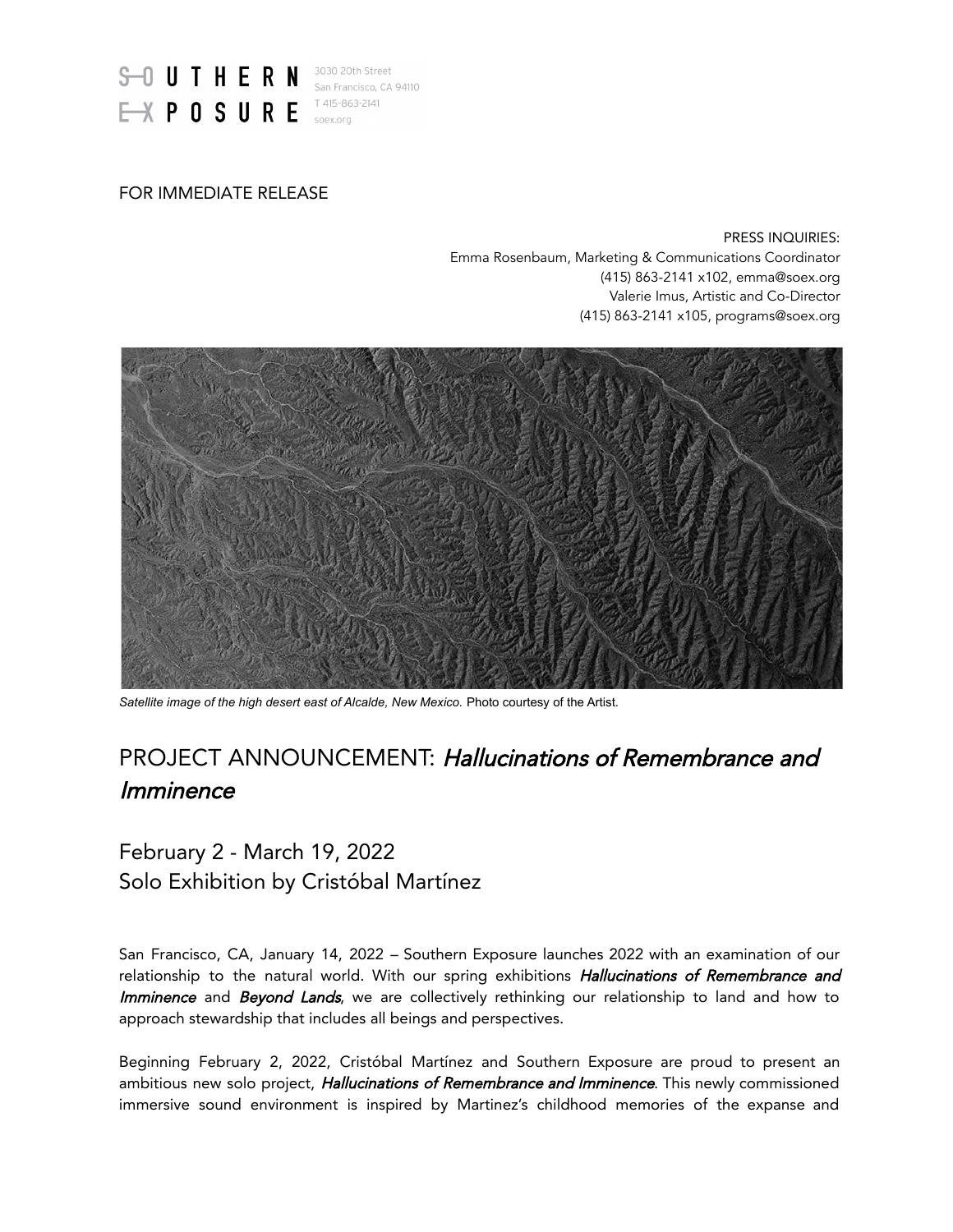

T 415-863-2141

presence of his ancestral landscape. By recalling sonic impressions of his childhood growing up in the high desert of North Central New Mexico, the artist grieves for the land and ecosystem in extreme drought. This exhibition will be on view through March 19, 2022.

Martínez's electro-acoustic sound environment uses generative computer algorithms that cause sound to move and change shape throughout the installation. Experimental sounds that reference extreme forces of nature engulf recordings of birds and insects native to the land where Martinez's family has lived for thousands of years. Visitors will be immersed within this multichannel experience and are encouraged to strike a suspended sculptural bell in acknowledgment of animal populations currently disappearing as their habitats are increasingly destroyed by human behavior.

"Perhaps by listening, we can understand and prophesize on things that need not be self-fulfilling," says Martinez.

Martínez's installation, housed in Southern Exposure's Mission district gallery space, also includes a series of four commissioned performances by Indigenous-led sound art ensembles, including Deer Woman, Red Culebra, and Radio Healer. All of this public programming will be free and open to the public. Donations to the Association of Ramaytush Ohlone are strongly encouraged and can be made at [ramaytush.org/donate.](https://www.ramaytush.org/donate)

"During this time of shelter-in-place, amidst ongoing climate disaster, many have been reflecting on our connection to the 'natural world,'" says Southern Exposure Artistic and Co-Director Valerie Imus. "While we often find solace in nature, how can we rethink our relationship to an earth in crisis?"

Cristóbal Martínez is an artist in Postcommodity and Associate Professor and Chair of Art and Technology at the San Francisco Art Institute. He is Mestizo, of the Genizaro, Pueblo, Manito, and Chicano people of Northern New Mexico. Using ritual, Martínez aspires to make poetic an idea-driven, propositional and self-implicating art that imagines sites of contest, controversy, conflict, and consequence into places of public pedagogy, curiosity, and conversation.

Martínez in Postcommodity has exhibited work in prominent national and international museums, exhibitions, and festivals including the 18th Biennale of Sydney, Adelaide International, Contour the 5th Biennale of the Moving Image, Nuit Blanche, Scottsdale Museum of Contemporary Art, 2017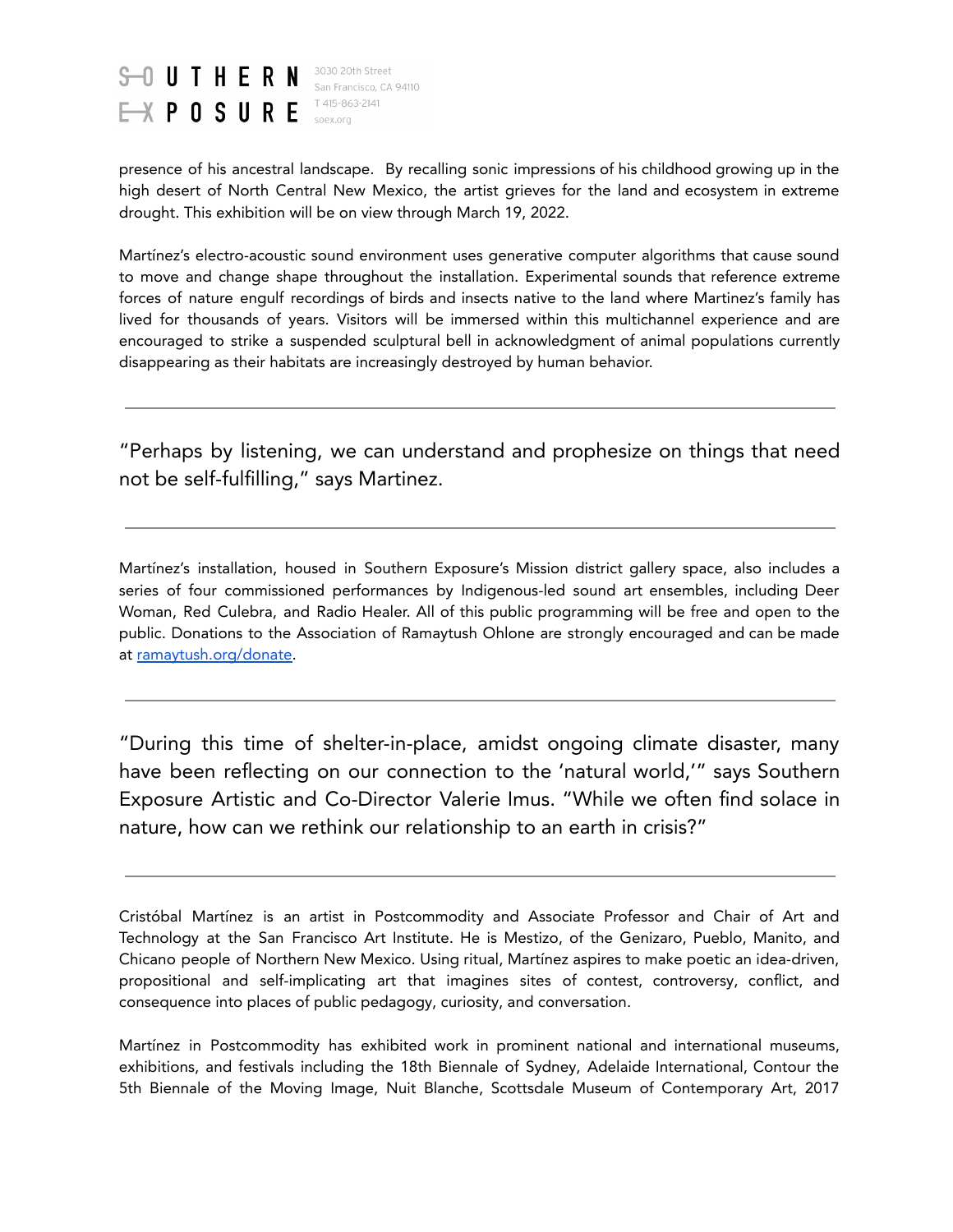

3030 20th Street San Francisco, CA 94110 T 415-863-2141

Whitney Biennial, Art in General, documenta14, the 57th Carnegie International, Art Institute of Chicago, San Francisco Art Institute, LAXART, Minneapolis Art Institute, Remai Modern Museum, and the historic land art installation Repellent Fence at the U.S./Mexico border Near Douglas, AZ and Agua Prieta, SON.

Events include newly commissioned remote performances by Deer Woman (Julia Fairbrother and Raven Kemp) on February 11, 2022 at 7:00 PM; and Radio Healer (Edgar Cardenas, Raven Kemp, Meredith Martinez, Cristóbal Martinez) on February 18, 2022 at 7:00 PM; and a live in-person performance by Red Culebra (Guillermo Galindo & Cristóbal Martinez) on February 25, 2022 at 7:00 PM. Additional events to be scheduled. Check [soex.org](https://soex.org/) for more information.



Hallucinations of Remembrance and Imminence can be viewed by appointment. Proof of vaccination and masks are required. Appointments can be made [here](https://calendly.com/southern-exposure/soex-hallucinations_of_remembrance_and_imminence?month=2022-01).

This exhibition is generously supported by grants from the Creative Work Fund, California Humanities, and the National Endowment for the Humanities, as well as Southern Exposure's members and donors.

Continuing to explore our relationship to the land, May 14 – June 18, 2022, Southern Exposure will present Between Lands featuring the work of nine Iranian and US-based female artists who offer new perspectives on environmental work. Together, these artists consider our discordant relationship to landscape created through the distances of time and space, and how un/successfully they are mediated by technology's perceived ability to collapse distance and borders. Between Lands is curated by Minoosh Zomorodinia and includes work by Annie Albagli, Samira Davarfara, Sara Emsaki, Raheleh Filsoofi, Tara Goudarzi, Anahita Hekmat Atefeh Khas, Bahareh Khoshooee & Sareh Imani, and Natani Notah. For more information, please visit [soex.org](https://soex.org/).

Many thanks to the Association of Ramaytush Ohlone and Jonathan Cordero.

#### COVID-19 PROTOCOLS

In order to view the exhibition, you must properly wear a mask and provide proof of vaccination. This exhibition is on view by appointment only for the safety of our staff and community. Stay at home if you are feeling sick. Please do not visit Southern Exposure if you have a fever or any COVID-19 symptoms, have tested positive for COVID-19 within the past 7 days, or have had close contact with anyone who is confirmed or is suspected of having COVID-19.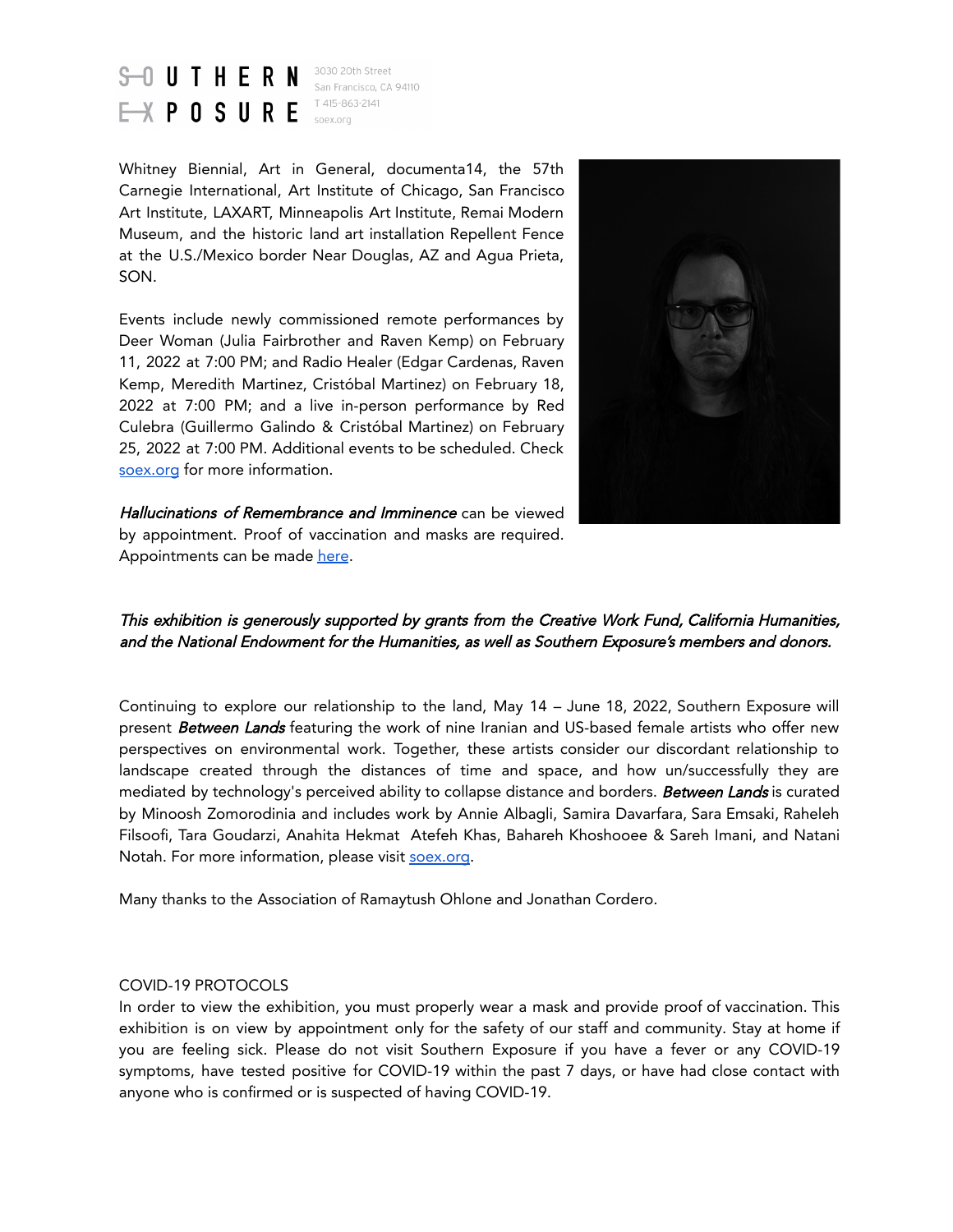

#### PROJECT + EVENT INFORMATION

| What:     | Hallucinations of Remembrance and Imminence<br>Cristóbal Martínez<br>This newly commissioned solo audio installation is inspired by Martinez's childhood<br>memories of the expanse and presence of the place where he was raised. |
|-----------|------------------------------------------------------------------------------------------------------------------------------------------------------------------------------------------------------------------------------------|
| When:     | February 2 - March 19, 2022<br>12:00 - 6:00 PM, Wednesday - Saturday, by appointment                                                                                                                                               |
| Location: | Southern Exposure, 3030 20th Street, San Francisco, CA 94110                                                                                                                                                                       |

| What: | Performance by Deer Woman        |
|-------|----------------------------------|
|       | Virtual Performance              |
|       | Julia Fairbrother and Raven Kemp |
|       |                                  |

When: Friday, February 11, 2022, 7:00 - 8:30 PM

Location: Virtual

### RSVP at:

-

[https://www.eventbrite.com/e/deer-woman-julia-fairbrother-and-raven-kemp-performance-conversatio](https://www.eventbrite.com/e/deer-woman-julia-fairbrother-and-raven-kemp-performance-conversation-tickets-244606914867) [n-tickets-244606914867](https://www.eventbrite.com/e/deer-woman-julia-fairbrother-and-raven-kemp-performance-conversation-tickets-244606914867)

-

What: Event with Radio Healer Virtual Conversation Edgar Cardenas, Raven Kemp, Meredith Martinez, Cristóbal Martinez

When: Friday, February 18, 2022, 7:00 - 8:30 PM

Location: Virtual

RSVP at:

<https://www.eventbrite.com/e/radio-healer-video-virtual-conversation-tickets-247665543307>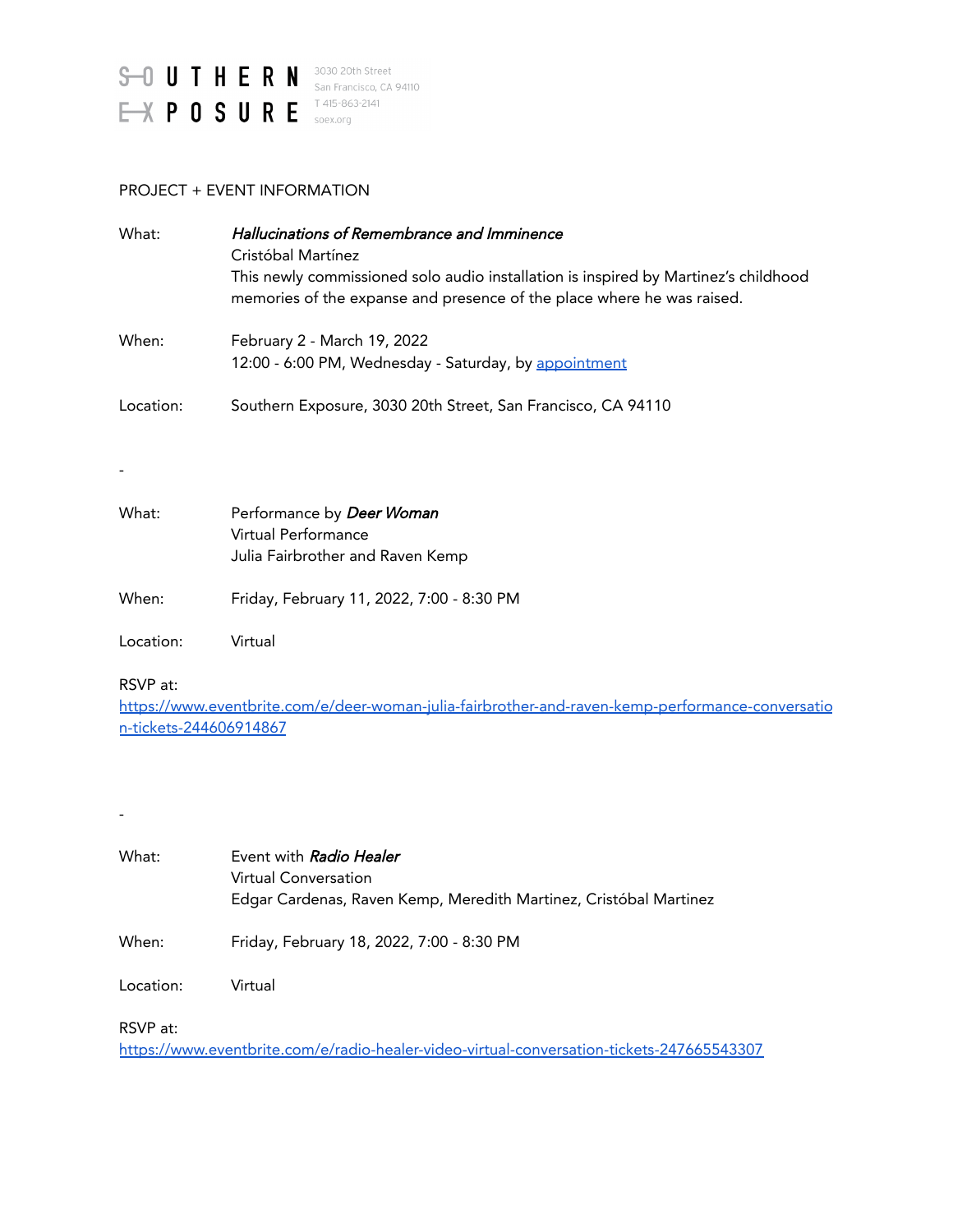

-

| What:     | Performance by Red Culebra<br>Live Performance<br>Guillermo Galindo and Cristóbal Martinez |
|-----------|--------------------------------------------------------------------------------------------|
| When:     | Friday, February 25, 2022, 7:00 - 8:30 PM                                                  |
| Location: | Southern Exposure, 3030 20th Street, San Francisco, CA 94110                               |
| RSVP at:  | https://www.eventbrite.com/e/red-culebra-live-performance-tickets-247716455587             |

Additional events to be scheduled. Check [soex.org](https://soex.org/) for more information.

#### LAND ACKNOWLEDGEMENT

Southern Exposure respectfully acknowledges that we reside upon the ancestral, unceded, occupied lands of the Ramaytush Ohlone peoples. As an organization that has been based in the Mission district of San Francisco since 1974, we honor and recognize the Native people who have stewarded this land for thousands upon thousands of years and who continue to do so. We further acknowledge that we, as an organization, have benefited from the use and occupation of this stolen land. Given the ongoing, damaging injustices of colonization, Southern Exposure is committed to supporting our Bay Area community of diverse artists and Indigenous-led partnerships that extend Indigenous self-determination in San Francisco. We aspire to be good stewards of arts, culture, and generative conversations while always mindful of greater equity and justice.

This living statement represents an ongoing dialogue with the Association of Ramaytush Ohlone.

—end—

#### ABOUT SOUTHERN EXPOSURE

Southern Exposure (SoEx) is an artist-centered nonprofit organization committed to supporting visual artists. Through our extensive and innovative programming, SoEx strives to experiment, collaborate and further educate while providing an extraordinary resource center and forum for Bay Area and national artists in our Mission District space and off-site, in the public realm.

An active presence in the Bay Area since 1974, SoEx is continually evolving in response to the needs of artists and the community while engaging the public in artists' work. Central to our mission is to remain the most accessible space for visual artists to produce and present new work, learn, and connect. SoEx